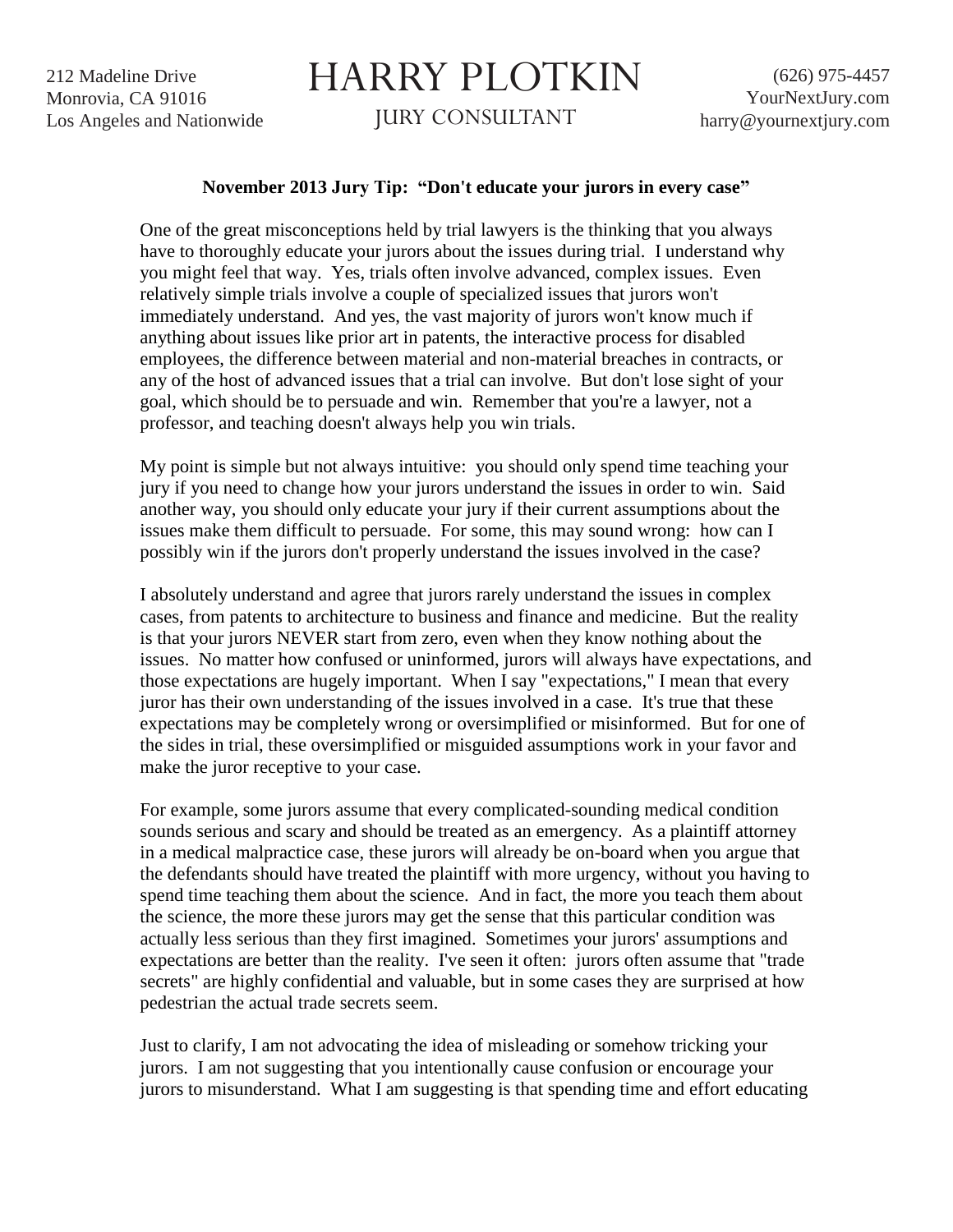your jurors in trial is not automatically a good idea, and in many cases could be counterproductive.

To begin with, educating your jurors about complex issues is a difficult and sometimes impossible task. I've worked on trials with incredibly complex issues that would take an engineer months to learn, yet the court gave each side just a few days to put on their cases. Good luck educating the jury about the issues, while somehow finding the time to also put on your evidence and persuade your jury in just a few court days. Every minute you spend trying to educate the jury, especially in your precious opening statement, is one less minute spent persuading the jury on the important themes and evidence in your case. Even when you must educate the jury to change their expectations about the issues, you'll usually have to oversimplify the lesson for them.

Lawyers simply don't have enough time in trial to give jurors a complete and thorough education on any topic, so you'll have to accept that your jurors will always be somewhat confused and ignorant about the issues. If our court system truly wanted to fix this problem, then every trial should last at least a few months. Bring on the guest lecturers, and give the jurors weekly comprehension exams to make sure they're learning and understanding. But since that's never going to happen, you need to accept the reality that you cannot and should not try to thoroughly educate the jury in every case.

Instead, you'll need to make three critical choices at the outset of every trial: do I want to strike or keep the jurors who are informed about the issues, who have experience and training and understanding in the issues? What will the baseline expectations of my uninformed jurors be? And do I need to change those expectations by educating the jury, or leave those expectations alone if those assumptions pre-dispose the jurors to be receptive to my case?

Frankly, the best way to learn about the baseline expectations and assumptions the uninformed 95% of the jury pool has is to focus group your case. If not with a formal focus group with a jury consultant, you can informally focus group these expectations by talking with people you know from all walks of life. Ask your mail carrier or your neighbor or your grocery clerk or accountant what they think they know about the issues in your case. This is your best opportunity to learn what most of your jurors will assume about your case issues, and whether or not these assumptions are good or bad for your case. Don't feed them any information or try to educate them: just ask them what they think they know without correcting them. You need to get a sense BEFORE trial of whether your jurors' raw assumptions will be helpful or harmful, and whether or not you'll need to change their minds and overcome their wrong expectations.

During voir dire, you can learn about your jurors' expectations by asking some questions that start with phrases like "what is your understanding of..." There are certainly other ways of asking voir dire questions to find out what your jurors think and assume and expect, like "have you ever seen or dealt with something similar to figuring out how much a valuable asset is worth before buying it?" You'll learn just as much from the analogous situations the jurors bring up as how they dealt with the situation. Perhaps